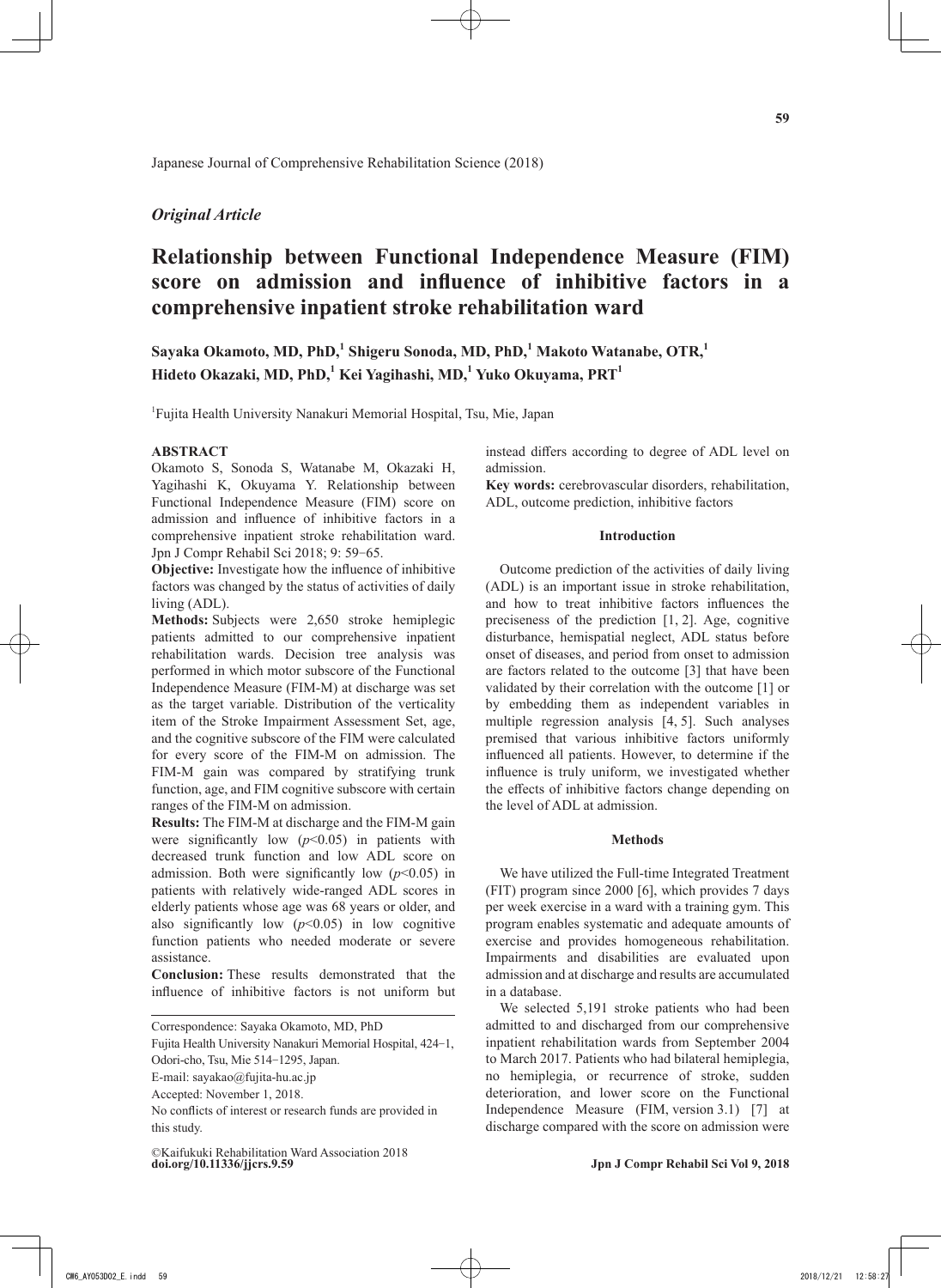excluded, and the remaining 2,650 patients were retrospectively analyzed.

## **1. Decision tree analysis**

Decision tree analysis was performed using FIM motor subscore (FIM-M) as the target variable and including age, period from onset to admission, diagnosis of stroke (cerebral infarction, cerebral hemorrhage, and subarachnoid hemorrhage), items of the Stroke Impairment Assessment Set (SIAS) [8], total motor score of the SIAS, and 18 items of the FIM, FIM-M, and FIM cognitive subscore (FIM-C) as explanation variables. The Partition software in JMP 12.2 (SAS institute®) was employed and bifurcation was stopped just before the number in the group became less than 10 patients. Inhibitive factors that might influence the FIM improvement were assessed according to the score area of FIM-M on admission.

## **2. Relationship between FIM-M on admission, verticality item of the SIAS, age, and FIM-C**

Build-up bar charts of the verticality item of the SIAS, FIM-C, and age were produced for every score of the FIM-M on admission. Age was stratified as 12 to 52 years, 13 to 67 years, and 68 to 91 years, and FIM-C on admission was categorized into scores of 5 to 27 and 28 to 35 according to results of the decision tree analyses.

## **3. Effects of trunk function, age, and cognitive function**

Median values of FIM-M at discharge were calculated for every score of the FIM-M on admission for each age group and for each FIM-C group, and differences among strata were considered using charts. When the number of patients was less than 3, median values were not calculated and were considered missing values.

After arranging the values of FIM-M on admission according to results of the decision analysis and categorizing the verticality item of the SIAS into groups of 0 to 1 and 2 to 3, FIM-M gain was compared among groups using the Wilcoxon signed rank test. Age range was set as 12 to 52 years, 53 to 67 years, and 68 to 91 years, and the Steel-Dwass test was performed. For cognitive function, FIM-C groups were categorized as 5 to 27 and 28 to 35, and the FIM-M gain in both groups was compared using the Wilcoxon signed rank test.

## **Results**

#### **1. Decision tree analysis**

The decision tree that predicts FIM-M at discharge is shown in Figure 1. At first, FIM-M at discharge was bifurcated by FIM-M on admission, after which FIM-M on admission frequently appeared as the branch variable. The verticality item of the SIAS was the first branch in patients with a FIM-M on admission score of less than 19. The next branch variable in patients with lower scores on the verticality item of the SIAS was age. Age became the branch variable in patients with a FIM-M on admission values of 31 to 54. The next branch variable in patients aged 68 years or more was FIM-C.

## **2. Relationship between FIM-M on admission, verticality item of the SIAS, age, and FIM-C**

The build-up bar charts of the verticality item of the SIAS, age, and FIM-C for every score of the FIM-M on admission are shown in Figures 2a, 2b, and 2c. In Figure 2a, the higher the FIM-M on admission, the larger the ratio of a score of 3 in the verticality item of the SIAS. There were few patients with a verticality score from 0 to 2 among the patients with FIM-M on admission of 54 or more. In Figure 2b, there tended to



FIM-M: FIM motor subscore on admission FIM-C: FIM cognitive subscore on admission<br>verticality: verticality item of the SIAS memory: memory item of FIM

**Figure 1.** Decision tree that predicts FIM-M at discharge.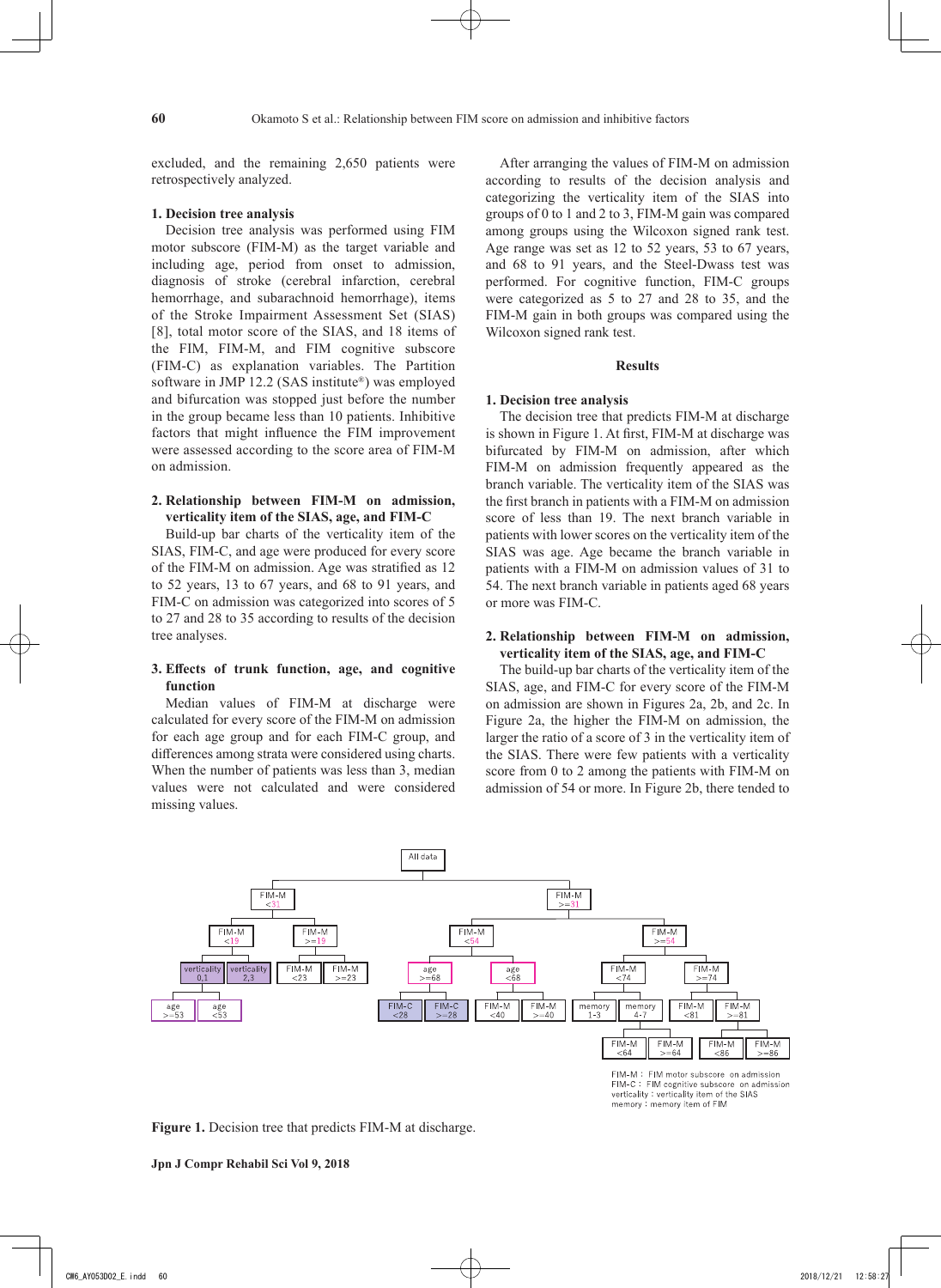

**Figure 2a.** Build-up bar charts of the verticality item of the SIAS for every score of the FIM-M on admission.



**Figure 2b.** Build-up bar charts of the age for every score of the FIM-M on admission.



**Figure 2c.** Build-up bar charts of the FIM-C for every score of the FIM-M on admission.

be a small number of younger patients and a large number of elderly patients in cases of a low FIM-M on admission, and there tended to be less elderly in cases of a higher FIM-M on admission. Similar to the trend seen with age, the higher the FIM-M on admission, the larger the ratio of higher FIM-C patients.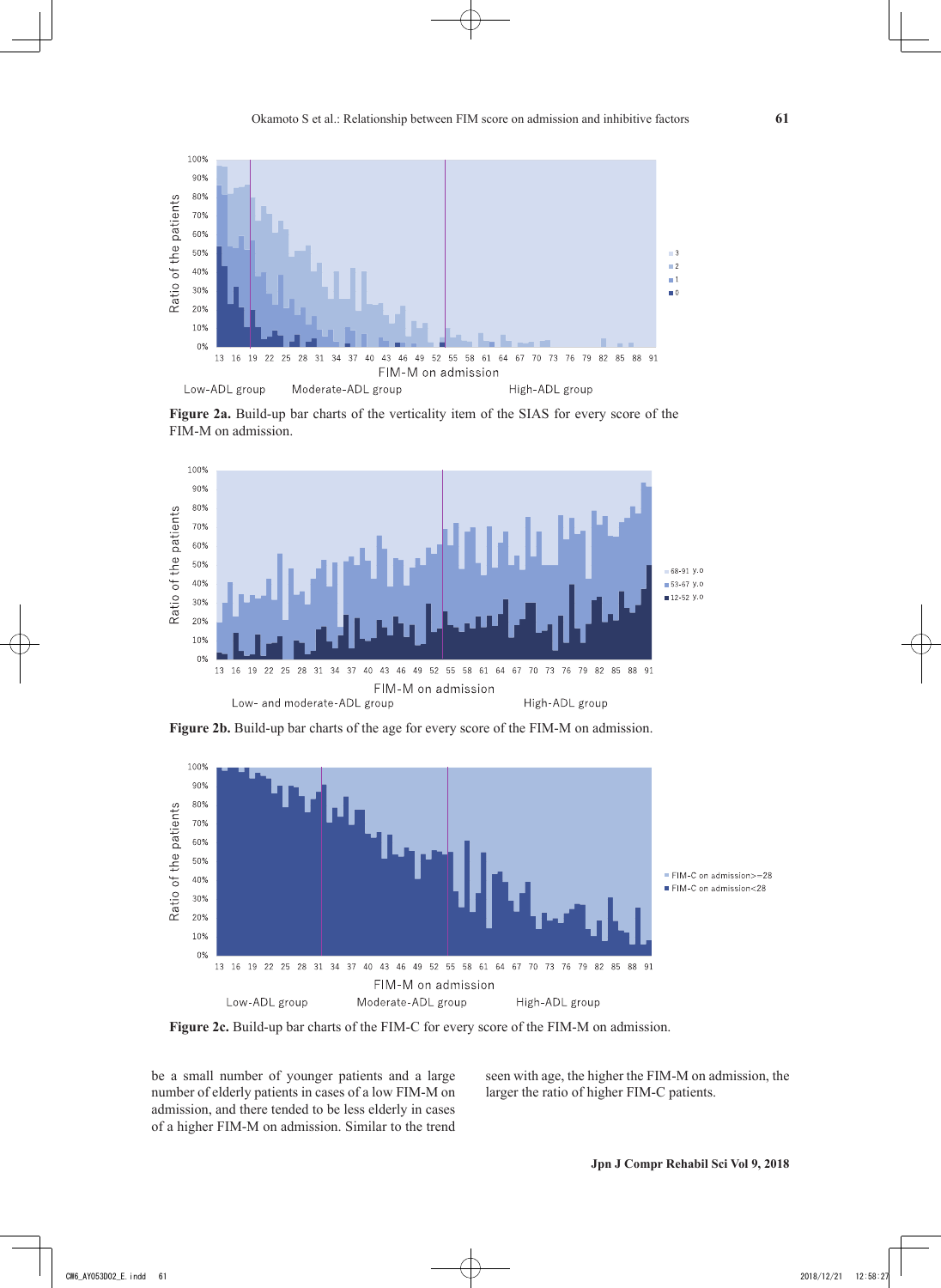## **3. Effects of trunk function, age, and cognitive function**

A chart of FIM-M at discharge stratified by age for every score of the FIM-M on admission is shown in Figure 3a. Similarly, a chart stratified by FIM-C is illustrated in Figure 3b. In general, the younger the age, the higher FIM-M at discharge tended to be. The difference was large in patients with FIM-M on admission of less than 54, and this was a branch condition in the decision tree analysis. The FIM-M at discharge was high if FIM-C was high, and the group difference of FIM-M at discharge was large in patients if their FIM-M was less than 54 in the decision analysis.

The table shows a comparison of median values of FIM-M gain at discharge in each range of the FIM-M on admission. There was a significant difference

(*p*<0.05) in the FIM-M gain between two groups of trunk function in patients with FIM-M on admission of less than 19. The FIM-M gain was significantly larger (*p*<0.05) in the age group of 68 to 91 years than it was in the other age groups in patients with FIM-M on admission of less than 74. The FIM-M gain in the group with FIM-C of 28 or more was significantly larger  $(p<0.05)$  if the patients were 68 years of age or older and the FIM-M on admission was between 31 and 53.

## **Discussion**

Several researchers have examined the inhibitive factors related to stroke rehabilitation outcome. Kwakkel et al. reported that reliable predictors of functional recovery were age, history of stroke, urinary



**Figure 3a.** FIM-M at discharge stratified by age for every score of the FIM-M on admission.



**Figure 3b.** FIM-M at discharge stratified by FIM-C for every score of the FIM-M on admission.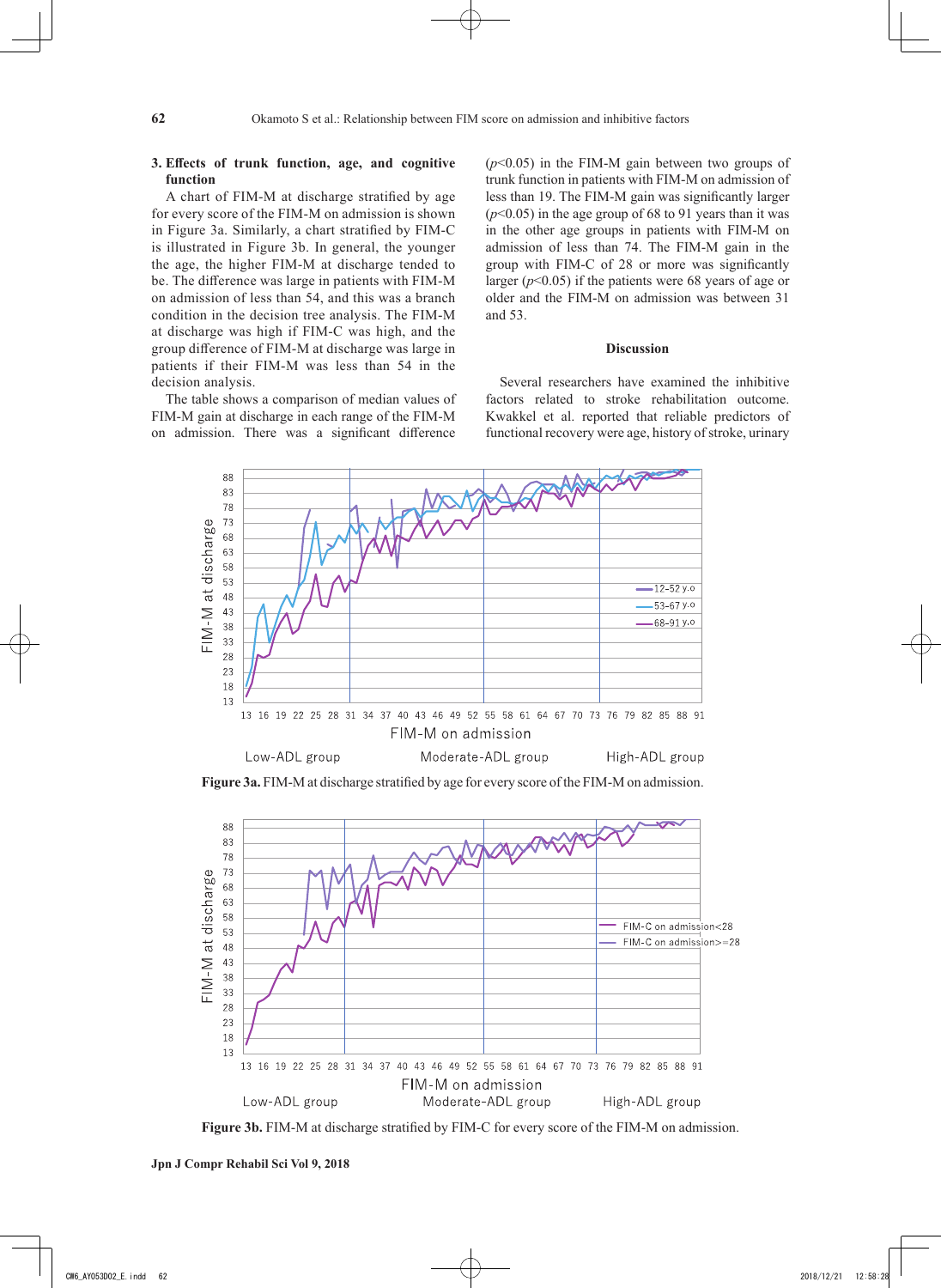|                             |                    |                                 | FIM-M on admission<br>$13 - 18$ |                                    | $*_{p<0.05}$<br>For the groups of verticality item of the SIAS and the groups of |                                                                                                                  |    |                                    |          |    |
|-----------------------------|--------------------|---------------------------------|---------------------------------|------------------------------------|----------------------------------------------------------------------------------|------------------------------------------------------------------------------------------------------------------|----|------------------------------------|----------|----|
|                             |                    | 25 percentile median            |                                 | 75 percentile                      | FIM-C, the Wilcoxon signed rank test was used.                                   |                                                                                                                  |    |                                    |          |    |
| Verticality item<br>of SIAS | $0 - 1$<br>$2 - 3$ | 8.5                             | $22 -$                          | 17<br>37                           |                                                                                  | The Steel-Dwass test was employed for the age group.<br>For FIM-C, the patients over 68 years old were compared. |    |                                    |          |    |
|                             |                    | FIM-M on admission<br>$13 - 30$ |                                 |                                    | FIM-M on admission<br>$31 - 53$                                                  |                                                                                                                  |    | FIM-M on admission<br>$54 - 73$    |          |    |
|                             |                    |                                 |                                 | 25 percentile median 75 percentile | 25 percentile median 75 percentile                                               |                                                                                                                  |    | 25 percentile median 75 percentile |          |    |
| Age                         | $12 - 52$          | 30.5                            | $39 -$                          | 53.5                               | 30                                                                               | 35                                                                                                               | 41 | 16                                 | 21       | 26 |
|                             | $53 - 67$          | 14                              | $28 =$                          | 41                                 | 27                                                                               | 34 <sub>7</sub>                                                                                                  | 38 | 16                                 | $19.5 -$ | 24 |
|                             | 68-91              | 4                               | $14-$                           | 28                                 | 17                                                                               | $26 -$                                                                                                           | 33 | 12                                 | 16       | 21 |
| FIM-C                       | $5 - 27$           |                                 |                                 |                                    | 15                                                                               | $22-$                                                                                                            | 31 |                                    |          |    |
|                             | $28 - 35$          |                                 |                                 |                                    | 25.25                                                                            | $31 -$                                                                                                           | 35 |                                    |          |    |

**Table.** Comparison of median values of FIM-M gain in each range of the FIM-M on admission.

incontinence, consciousness disturbance at onset, disorientation, severity of paralysis, sitting balance, ADL on admission, and social resources [2]. Tei et al. proposed a predictive equation of FIM at discharge using regression analysis and concluded that the younger the age, the higher the FIM-M on admission, the higher the FIM-C on admission, the shorter the period from onset to admission, the lower the Modified Rankin Scale before onset, the higher the Glasgow Coma Scale, the fewer the complications, and the higher the FIM at discharge [9]. There are few other reports that considered the degree or difference of influence of various inhibitive factors. Our results clarified that the influence of inhibitive factors is not uniform across all patients but instead differs according to degree of ADL on admission.

Decision tree analysis conducted in this study is commonly used as a data mining tool [10, 11] and exhaustively seeks the variable and cut-off point that result in the largest difference between two groups. Since a branch chart is drawn in the stronger order of influence, decision tree analysis has several beneficial points that are easy to understand intuitively, easy to support logically, and can be treated as a nominal scale or an interval scale. Conversely, shortcomings of decision tree analysis are that it discards much information by dichotomization, overlearning might occur unless there is adjustment of the number of bifurcations, and it lacks versatility. In this study, ranges of the FIM-M were first categorized, after which inhibitive factors appeared downstream. Therefore, the best process to use for predicting clinical outcome became clear.

The verticality item of the SIAS, i.e., the trunk function, influenced outcome in low ADL patients with FIM-M on admission of less than 19. This is thought to be because one of the predictive factors for ADL improvement is whether sitting is or is not possible in severely disabled people [2, 12]. Franchignoni et al. reported better predictive results of FIM-M at discharge by the trunk control test on admission than by FIM-M on admission alone [13]. Saudin et al. described that functional outcome differed according to sitting balance on admission, and the improved group reached a higher score on the Barthel index [14]. Trunk function on admission strongly influenced FIM at discharge and changes in FIM in a study by Monaco et al. [15]. Since almost all patients with FIM-M on admission of 54 or more had a score of 3 (perfect score) in the verticality item of the SIAS, as can be seen in Figure 2a, trunk function is an inhibitive factor specific to low-ADL patients. As depicted in Figures 2b and 2c, there were many elderly (68 years of age or older) patients and patients with low cognitive function (FIM-C were less than 28) among the low-ADL patients. A cause of increased influence of trunk function in the elderly and deteriorated cognitive function might be decreased trunk ability before onset of stroke in the elderly [16, 17]. Since stroke hemiplegics often have disturbance of motor imagery, new motor learning becomes important in the control of standing and posture. Difficulty in learning in patients with deteriorated cognition would be one of the suspected causes [18, 19].

There are many articles about the influence of age on stroke functional outcome. In the Copenhagen Stroke Study [20], age did not influence improvement of neurological findings, however, it did influence the Barthel index or ADL status on admission and at discharge. Bagg et al. reported that age solely became the predictive factor of the FIM and the FIM-M at discharge, however, it did not become a predictive factor of FIM gain [21]. Stroke patients with age of more than 65 years had lower FIM scores on admission and at discharge, and the independent ratio was also low in a study by Bindawas et al. [22]. In contrast, Park et al. reported that FIM improved regardless of age, side, or localization of lesion [23]. Kugler stated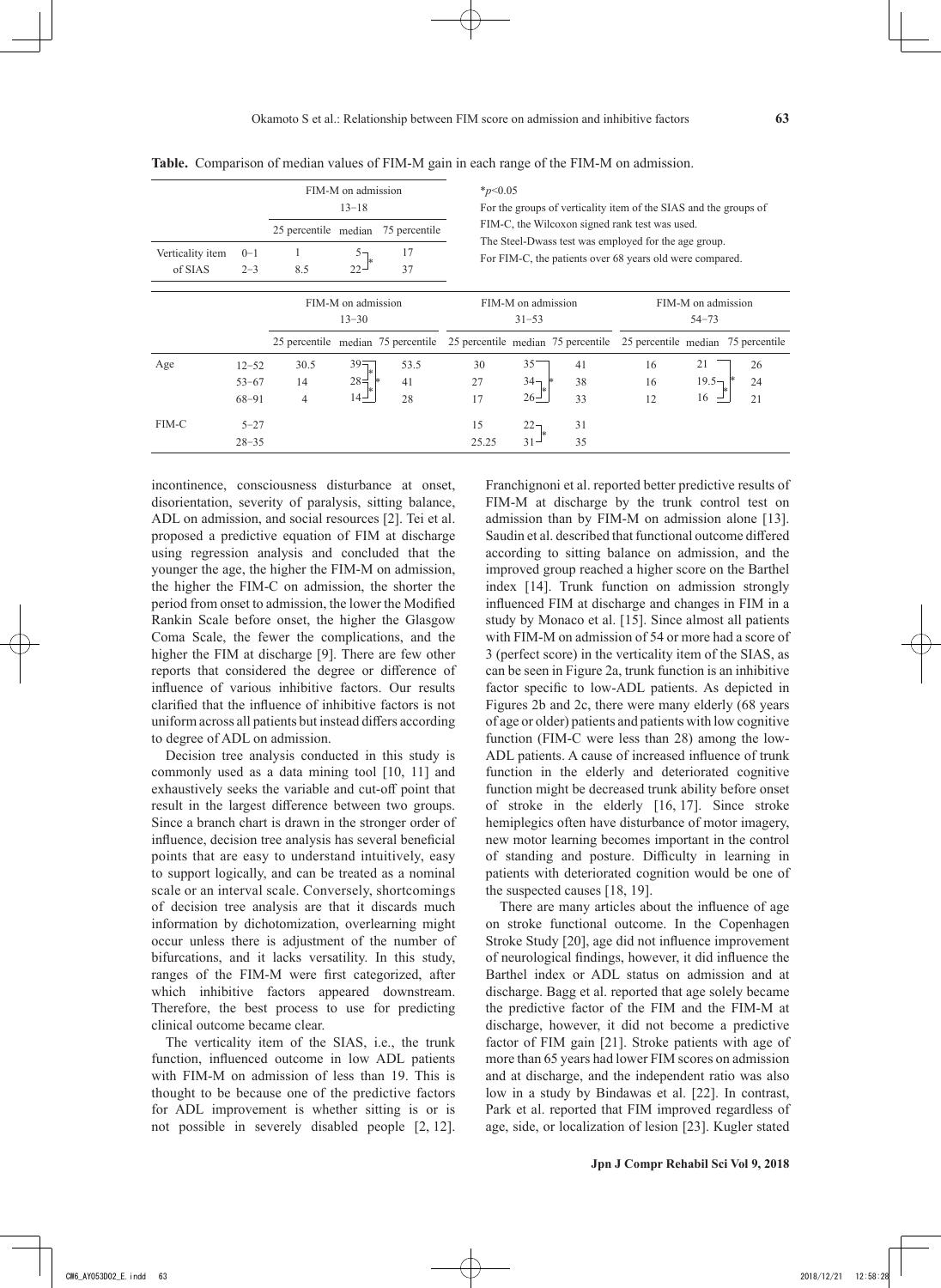that younger patients tended to be improved in the Barthel index, however, age was a weak factor for outcome prediction, and ability at onset was more influential [24]. One cause of the wide variability of these reports is thought to be the characteristics of the patient groups investigated. In this study, influence of age was evident in patients with FIM-M on admission of less than 54, which meant patients needing severe to moderate assistance. In these patients, inactivity and decreased fitness before onset due to aging, and the difference in improvement possibility for muscle strength or learning ability, would have an effect on outcome. This result resembles the Niki study [25], in which high correlation between age and independent gait was found and patients who needed total assistance had been prominently influenced by age.

There are several studies about cognitive function and outcome of rehabilitation, and many have reported that cognitive function influenced functional outcome. Heruti et al. demonstrated that cognitive function of stroke patients aged 60 years or more was deteriorated and lowered functional outcome [26]. Zinn et al. reported that cognitive function had an influence on instrumental ADL improvement but not on ADL improvement [27]. Özdmir et al. denoted strong correlation between MMSE on admission and improvement of FIM-M at discharge [28]. In our study, effect of cognitive function was seen in patients with FIM-M on admission of less than 54, and the significantly influenced range of FIM-M in group comparisons was 31 or more and less than 54. A likely reason that there was no significant influence of cognitive function in the low-ADL group (FIM-M was 31 or less) was that there were few patients who had good cognitive function (FIM-C was 28 or more) in this group. Furthermore, since simple and well-known movement exercise was frequently employed by low-ADL patients, any influence of cognitive function would become small. On the other hand, in patients needing moderate assistance, examples of content learning were compensation actions in dressing or actions with ingenious process, and these would be considered rather complex motor learning. In such situations, the influence of cognitive function would be greater.

There are some limitations to this study. Decision tree analysis has a risk of lacking versatility due to overlearning, as described above. Since this study was done in a single facility, the same result cannot be guaranteed in other facilities. And since there is the possibility of getting different results from different methods of rehabilitation, multicenter analysis would be needed if such methods were used in studies.

## **Conclusion**

In this study, differences in influence of inhibitive factors on outcome were examined using decision tree analysis that predicted FIM-M at discharge in stroke hemiplegics. Trunk function influenced patients with low ADL on admission, and the influence of age extended to many patients with a relatively wide range of ADL. Cognitive function influenced patients who needed moderate to severe assistance. Since the influence of inhibitive factors changes according to the ADL level on admission, it is important to evaluate this influence correctly in order to predict outcome.

#### **References**

- 1. Feigenson JS, McCarthy ML, Meese PD, Feigenson WD, Greenberg SD, Rubin F, et al. Stroke rehabilitation I. Factors predicting outcome and length of stay — an overview. NY State J Med 1977; 77: 1426-30.
- 2. Kwakkel G, Wagenaar RC, Kollen RJ, Lankhorst GJ. Predicting disability in stroke — a critical review of the literature. Age Ageing 1996; 25: 479-89.
- 3. Sonoda S. Recovery from stroke. Crit Rev Phys Rehabil Med 1999; 11: 75-109.
- 4. Anderson TP, Bourestom N, Greenberg FR, Hildyard VG. Predictive factors in stroke rehabilitation. Arch Phys Med Rehabil 1974; 55: 545-53.
- 5. Heinemann AW, Linacre JM, Wright BD, Hamilton BB, Granger C. Prediction of rehabilitation outcomes with disability measures. Arch Phys Med Rehabil 1994; 75: 133-43.
- 6. Sonoda S, Saitoh E, Nagai S, Kawakita M, Kanada Y. Full-time integrated treatment program, a new system for stroke rehabilitation in Japan. Am J Phys Med Rehabil 2004; 83: 88-93.
- 7. Data management service of the Uniform Data System for Medical Rehabilitation and the Center for Functional Assessment Research. Guide for Use of the Uniform Data Set for Medical Rehabilitation. version 3.1, State University of New York at Buffalo, Buffalo, 1990.
- 8. Chino N, Sonoda S, Domen K, Saitoh E, Kimura A. Stroke Impairment Assessment Set (SIAS): a new evaluation instrument for stroke patients. Jpn J Rehabil Med 1994; 31: 119-25.
- 9.Jeong S, Inoue Y, Kondo K, Matsumoto D, Shiraishi N. Formula for predictiong FIM for stroke patients at discharge from an acute ward or convalescent rehabilitation ward. Jpn J Compr Rehabil Sci 2014; 5: 19-25.
- 10. Falconer JA, Naughton BJ, Dunlop DD, Roth EJ, Strasser DC, Sinacore JM. Predicting stroke inpatient rehabilitation outcome uing a classification tree approach. Arch Phys Med Rehabil 1994; 75: 619-25.
- 11. Miyasaka H, Ohnishi H, Hieda C, Kawakami K, Tanino G, Okuyama Y, et al. A study of the training method of sub-acute stroke patients of the upper extremity: decision tree analysis. Jpn J Compr Rehabil Sci 2014; 5: 117-24.
- 12. Hirano Y, Nitta O, Hayashi T, Takahashi H, Miyazaki Y, Kigawa H. Development of a prognostic scale for severely hemiplegic stroke patients in a rehabilitation hospital. Clin Neurol Neurosurg 2017; 158: 108-13.
- 13. Franchignoni FP, Tesio L, Ricupero C, Martino MTM.